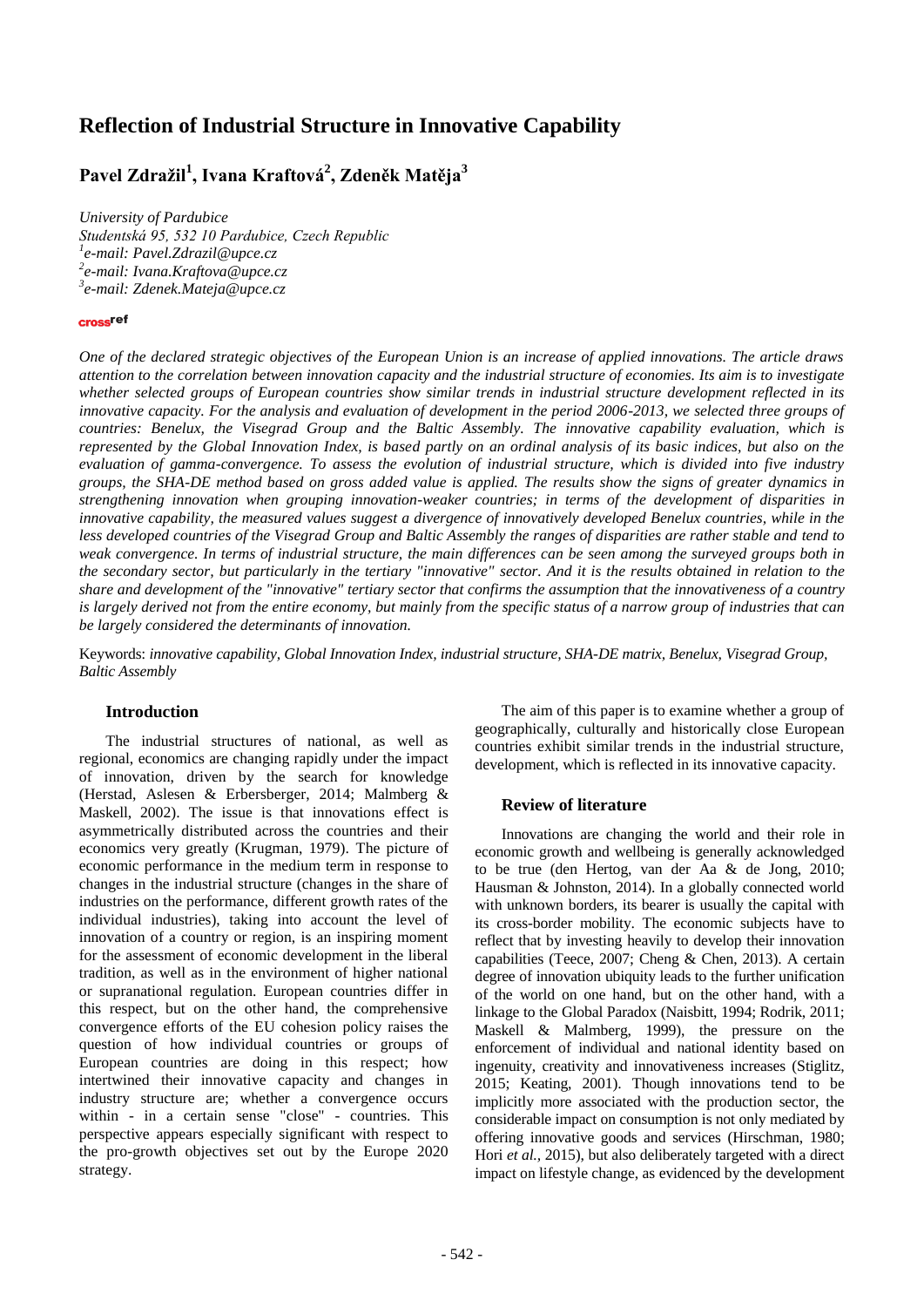of mobile information and communications technologies in the last years.

The global importance of innovation and the contribution of individual nations was underlined in this respect in 2007 by Soumistra Dutta and Simon Caulkin by their design of The Global Innovation Index (GII), with the motto "The power of innovation – how nations have responded to the challenges of globalization", which is being determined to this day in certain modifications (Dutta & Caulkin, 2007). All its modifications respect the original idea to evaluate the GII at the input and output. The evaluated pillars include the wealth resources parameters (human resources, capital, investment, infrastructure and technology), but also macroeconomic and business environment which these resources are operating in. The mottos of individual Reports on GII reflect the main development trends. For example, in 2011, the GII Report subtitle showed the manifesting acceleration of growth and development, the engine of which is innovation; for the 2014 GII Report, the basic theme is the human factor in innovation (Dutta, 2011; Dutta, Lanvin & Wunsch-Vincent, 2014).

According to J. A. Schumpeter, innovations induce dynamic disequilibrium ("waves of creative destruction") as the basis for economic growth and social development, they are generally considered to be a source of competitiveness (Valenta, 2001; Dutta & Caulkin, 2007; Sabotiene, 2010; Huggins *et al*., 2014; Peretto, 2015; Steinmetz, 2015). Many studies argue this causation to be relevant largely for competitiveness of national as well as regional economics (Malmberg & Maskell, 2002; Grant, 1996; Tavassoli & Carbonara, 2014). J. A. Schumpeter perceives innovation as a cause of cyclical economic developments based on short waves, while his contemporary N. D. Kondratiev perceived cyclical economic developments as linked to structural changes without explicit description of the role of innovation in it in long waves. In the description of the upswing and downswing characteristics of these waves, the importance of diversity of branches (carrier, motive, and induced) and relations between them is emphasized. In additional, Agarwal *et al*. (2015) points out the Steven Klepper´s life cycle patterns of behavior in the industry evolution. Complementary growth of support and drive industries is known as the engine of the economy's movement (Perez, 1983; North, 1994). But the actual impact of technical-technological and economic progress on the processes of globalization and integration is not neglected either, including the impact of market investment behavior to change in the industrial structure of the economy, just like the influence of institutional support for the development of national and regional economies (Kraft & Kraftová, 2012; Aubakirova, 2014; Jucu, 2015; Drucker, 2015; Ho *et al*., 2015).

Changes in the sectoral and industrial or branch structure of the economy are the reflection of results regarding the behavior of individual elements and the effect of economic laws when ensuring growth and balance (Kenessey, 1987; Dupont, 2007; Kraftová, Matěja & Zdražil, 2013; Corsatea & Jayet, 2014). For a long time, considerable attention has been given to the dynamically developing tertiary sector (Kellerman, 1985; Borins, 2001). In the worldwide globalized economic space, it is often about the balance between the

degree of autocracy and openness of national and regional economies, intensified by the innovative trends.

In preparation for the Europe 2020 strategy, the "Innovation Union" initiative was launched in October 2010, with the declared benefits for employment, green growth and social progress in the EU by 2020 (EC, 2010). The basic strategic framework for individual EU policies known as "smart specialization" is very closely related to it. In accordance with it, the states or EU regions are to develop their innovative strategies to improve their strengths and effectively encourage competitiveness of the region, country, but also all Europe in a globalized world. This newly highlights the emphasis placed on the development priorities in terms of industries and fields (Čadil, 2012). The main strengths are then referred to as domains that can be characterized in terms of economic industries with a significant anchor in the given economy in terms of the labor market and the business and knowledge base (McCann & Ortega-Argilés, 2015).

The development of domains and their related fields entails economy restructuring, changing the proportion of domains in the created production rather than (non)domains, the dynamics of changes in domains and (non)domains is also different, which is significantly influenced by the implemented innovations. In its manual for the application of smart specialization, the European Commission identifies four basic types of restructuring (EC, 2012): transition (move from one field to another), modernization (technological improvements in the field), diversification (formation of new fields), and the emergence of new domains is considered the highest degree of restructuring.

In addition, P. Cooke (1996) puts the existing "islands of innovation" and "networking paradigm" in the context in terms of regional development. He then attributes characteristic pro-innovation features to the innovation networks, which he summarizes as "4 Is": identification, intelligence, institutions and integration - and understands them as a competitive advantage of the region or country. The policy makers are aware about linkages between innovations and regional development; hence, we could see many regional policies emphasizing innovation networking issue during last years (Caloffi, Rossi & Russo, 2015; He, Macneill & Wang, 2014). The importance of innovation networking in the neo-institutional model concept of the "*Triple Helix of university-industry-government*" is pointed out by Leydesdorff & Fritsch (2006), who in their research of German and Dutch regions conclude that:

*"In many countries innovation policies have focused on the high-tech sector. According to our findings, the medium-tech industry is at least as important for the local quality of the knowledge-based economy….Knowledgeintensive services can be important for generating employment, but one cannot expect these industries to contribute significantly to the knowledge base of a regional economy."* But the importance of high-tech companies in the creation of wealth is seen as positive in various industries and regions (Kraftová, Prášilová & Matěja, 2011).

The emphasis on the connection between innovation, regional development and competitiveness can be captured in a series of technical considerations. An innovation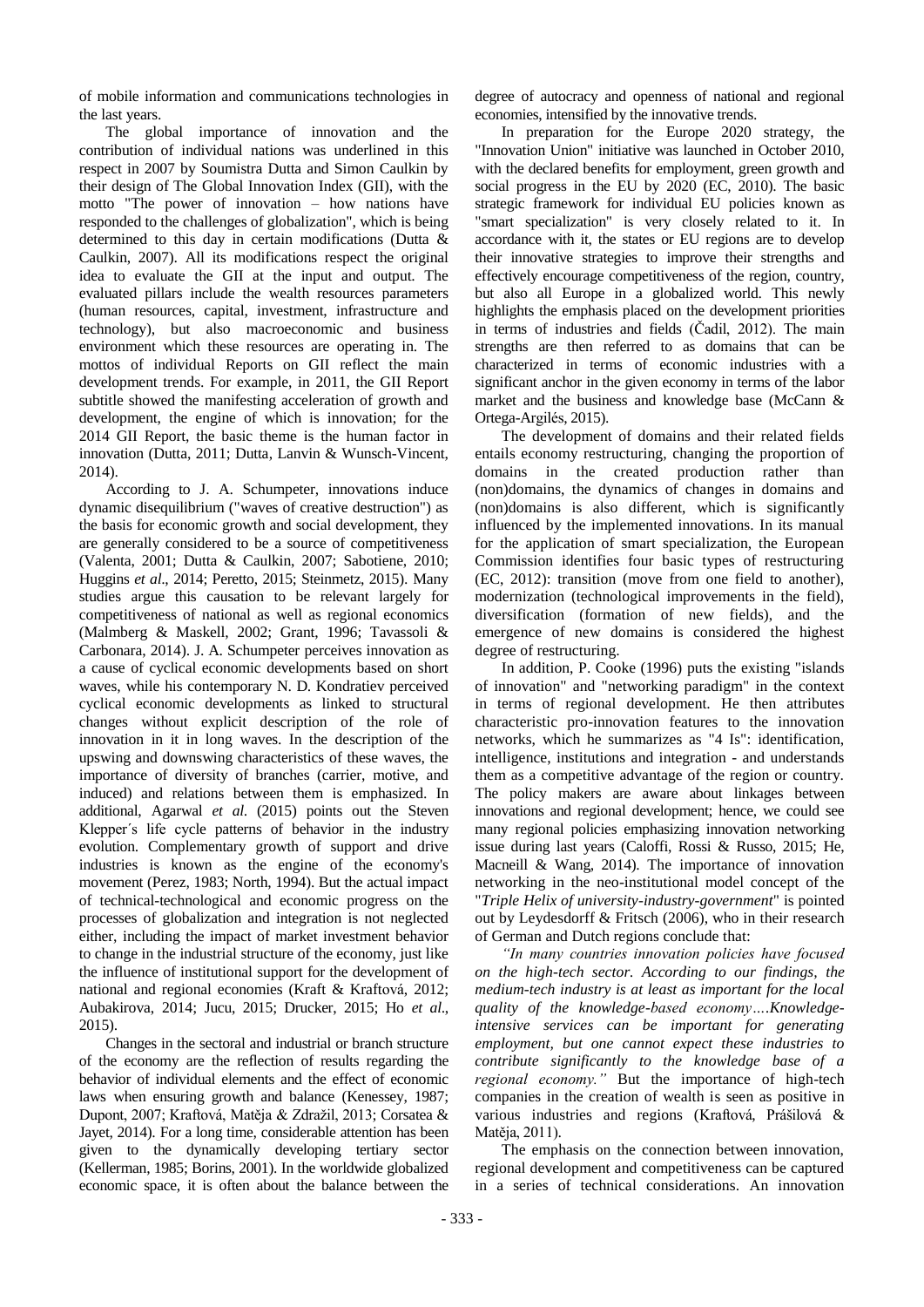system is, for example, considered to be an integral part of the technological environment in the "Regional Diamond" model; within the constructed RCI (Regional Competitiveness Index), the highest degree of correlation between RCI, information technologies and telecommunications is recorded within the conditions of production factors (Snieška & Bruneckiené, 2009). There is also research focused on the creation of a typology of regions, which are to connect the relationship of the economic structure with its innovative potential when assessing competitiveness and development capacity of the (Muller *et al*., 2006; Ho *et al*., 2015).

## **Research methods**

We focus our attention on the countries of three European regional groups – Benelux (Belgium - BE, Netherlands - NL, Luxembourg - LU), Visegrad Group (the Czech Republic - CZ, Hungary - HU, Poland - PL, Slovakia - SK) and Baltic Assembly (Estonia - EE, Latvia - LV, Lithuania - LT). In accordance with a defined objective, the research focuses on the assessment of the development of triad groupings, but it also takes into account the existing disparities in the development of individual countries. From the defined sample it is also more than obvious that one of the partial objectives of the research is to assess how the traditional European highly innovative countries of Benelux (BNL) and still relatively recently transformed economics of the Visegrad Group (V4) and the Baltic Assembly (BA) differ in terms of the development of innovation and changes in the industrial structure.

The following methods and assumptions were used to achieve the set goal. The Global Innovation Index (GII) is considered an indicator of innovation. As already partially indicated above, it is a composite indicator evaluating the national economy both in terms of creating conditions and environmental friendliness to innovation (input), but also in terms of outputs, produced by the achieved degree of innovation. The areas of Institutions, Human Capital and Research, Infrastructure, Market Sophistication and Business Sophistication are taken into account within the evaluation of inputs; outputs are then evaluated in terms of the areas of Knowledge and Technology Outputs and Creative Outputs. Overall, the index is composed on the basis of more than 80 unique indicators. For specific parameters, however, it is probably useful to refer to the source publication that examines the methodology of the indicator composition in detail (Dutta, Lanvin & Wunsch-Vincent, 2014), because in this article we are adopting the indicator in the resulting form as an input for further use, not concerned with its actual structure.

The guarantor of the indicator's relevance is both the academic environment - Cornell University and INSEAD (European Institute of Business Administration) and the application sphere - here represented by the World Intellectual Property Organization (WIPO - a specialized agency of the United Nations). The indicator has been monitored and published since 2007, assessing 143 economies in its latest version (2014). Countries that are included in the final evaluation cover approximately 93% of the population and more than 98% of the world's GDP (Dutta, Lanvin & Wunsch-Vincent, 2014). At the same time, we can say that the lack in the constructed assessment in particular relates to very small and very largely underdeveloped countries. Generally, the overall sample of countries in which the GII indicator is compiled may be seen as sufficient.

The GII indicator is always compiled for the given year based on the previous year - for example, GII 2014 was compiled based on information from 2013, and GII 2007 was compiled based on information relevant to 2006, etc. To maintain the consistency of the evaluated entities or innovation and industrial structure, we will consider the years 2006-2013 to be the monitored period. We will therefore consider that the period's innovativeness *(t)* is expressed through the GII for the period *(t + 1)*.

We monitor the development of innovativeness based on the change of order in the innovativeness of countries (in the ordinal way), which is expressed based on the carrying value of GII. Furthermore, we evaluate the development of disparities in the innovativeness of countries belonging to the groups monitored through γ-convergence (gammaconvergence). The γ-convergence method is based on the assessment of changes in the order, principally based on Kendall's concordance coefficient. Specifically, for its expressing we will use a formula that was applied by Boyle & McCarthy in their study focused on measuring disparities (1999), namely (1)

$$
\gamma = \frac{var(R_{t(i)}) + var(R_{t(0)})}{var(R_{t(0)}) \cdot 2} \tag{1}
$$

where  $var(R)$  represents the variance in the innovativeness order of the countries, while *t(i)* indicates the reference years and *t(0)* represents the base year (in this case 2006).

We monitor innovativeness along with the development of the industrial production structures expressed by gross value added (GVA); or the development of groups with relatively close industries, and we consider that the national economy can be divided into 21 separate industries based on the statistical classification of economic activities NACE rev. 2 (Eurostat, 2008). The monitoring of individual industries would not be very appropriate for our research, because *"a comprehensive review of the trends in industrial structure is possible only with the broad groupings"* (Kuznets, 1973). For the purposes of this research, we generally followed the traditional breakdown of economic activities within the three-sector model of the economy, or the division of the economy into primary, secondary and tertiary sectors (Clark, 1957; Fisher, 1939). This fundamental breakdown seems to be a fairly good starting point for the definition of basic industrial groups, or as stated by Kuznets (1973): "*the three major industries do differ significantly from each other - in the use of natural resources, in the scale of operation of the productive units common to each, in the production process in which they engage, in the final products that they contribute, and in the trends in their shares in total output and resources used."* At the same time, however, we are fully aware of the too general level of breakdown, especially in the tertiary sector, which does not sufficiently reflect fundamental changes in the production structure in the direction of the tangible goods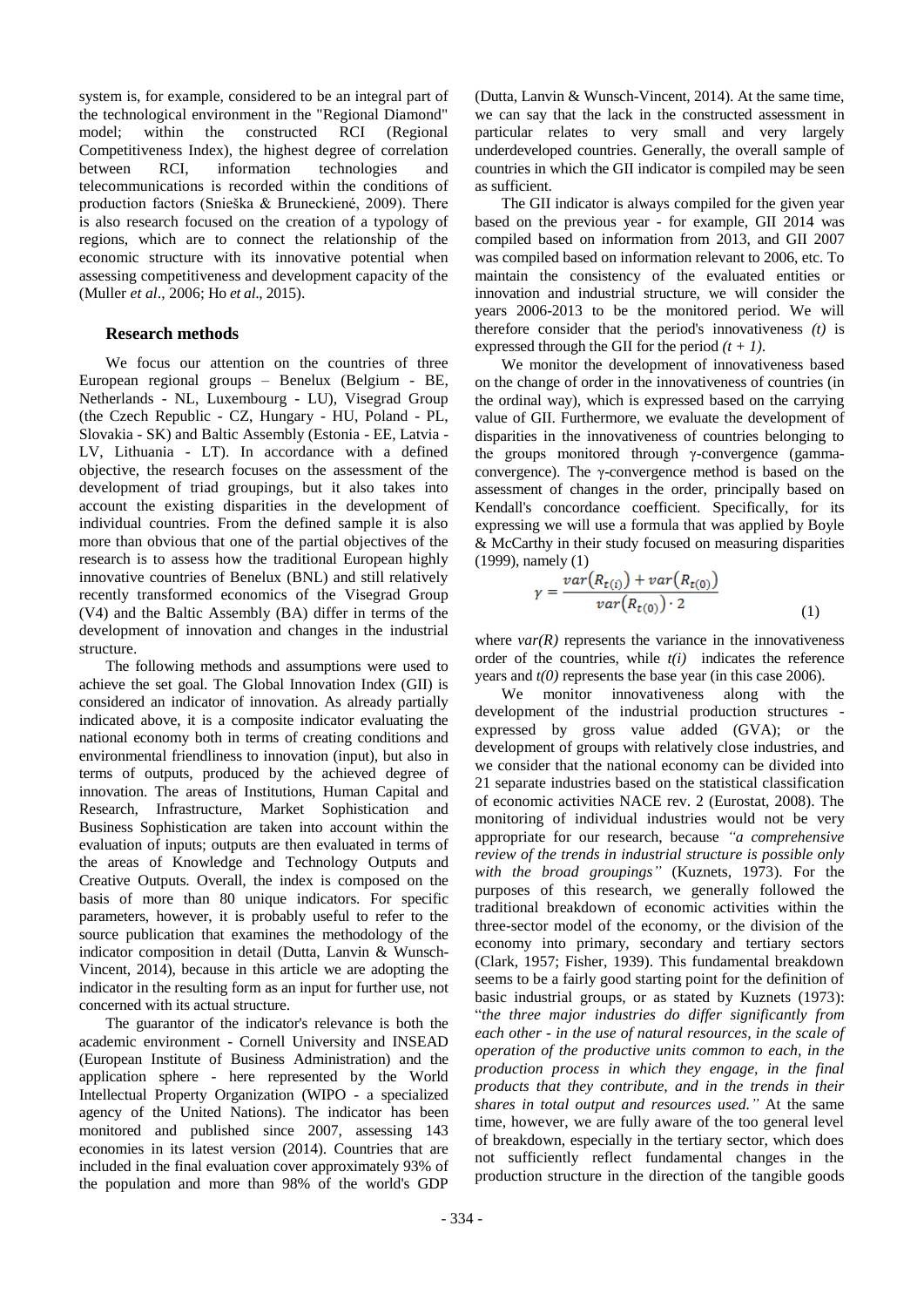to intangible goods (Shapiro & Varian, 1999), the different market nature of produced goods, but also the diametrically different importance of innovation for the development of specific sectors. Indeed, the tertiary sector also includes the "knowledge-based industries", for which the high value arising from the proliferation of knowledge and innovation is indeed cardinal compared with the sectors stemming from traditional practices and technologies (Tödtling, Grillitsch & Höglinger 2012). These knowledge-based industries usually systematically gain importance within the structure of modern economies, because the performance of each region in the globalization era is literally derived from the achieved level of the economy's innovativeness and the ability to transform knowledge into innovation (Malecki, 2010; Tödtling, Asheim & Boschma, 2012). The development of these sectors can lead to the direct influence of development also in other sectors of the economy, or indirectly by releasing capacities for further development these sectors may therefore be labeled the innovation industry drivers, as they are becoming an important driving force for determining the development of the whole economy (Kraftová, Matěja & Zdražil, 2013). Furthermore, it is also appropriate to point out that in the context of the tertiary sector, the above knowledge-based industries are not the only ones directed at the production of knowledge and innovation. Generally, the tertiary sector is considered as one of the national economy, which usually occupies a relatively exclusive position in the context of the production and processing of information, knowledge and the resulting innovations (Miozzo & Miles, 2002).

In its modern form, the tertiary sector seems too general and broad in its entirety for the needs of this research, because in many cases quite insignificantly different industries are included in it - especially in material, technological and knowledge intensity, production process, the final product, but also, for example, in the manner of the functioning of the market with the resulting products and players who enter this market. Given the diversity of the final product we divide the tertiary sector into industries with a predominance of private producers, while transactions with their products are made primarily based on market principles, with a predominance of public sector entities and/or a rather nonmarket environment. Industries with a predominance of private producers operating based on market principles are further split according to their innovation capability, which is based on the industrial structure of human resources in science and technology. We thus distinguish a group of

"traditional" industries - whose share of human resources in science and technology is lower; a group of "innovative" industries - whose share of human resources in science and technology is, vice versa, higher. This classification is made on the basis of aggregated industrial structure of human resources in science and technology for EU28 (28 Countries of the European Union). To define the area of science and technology, we proceed in accordance with the Canberra Manual (OECD, 1995), data inputs for classification are taken from the Eurostat database (2015). Altogether, we will break down the structure of the national economy into five industry groups – primary sector, secondary sector, and tertiary "traditional" sector, tertiary "innovative" sector and tertiary public/non-market" sector. The specific breakdown of individual sectors in these groups is shown in Table 1. Another possible method of classification is offered by the Fraunhofer-Institute study (Grupp *et al.*, 2000), which provides an overview of the industries with a high proportion of highly qualified employees. However, the outlined overview is based more on the educational attainment factor, rather than the actual or potential contribution to the creation of innovations. Therefore, we believe that the breakdown on the basis of the above outlined key is more appropriate for the classification of the tertiary sector in relation to innovative capability.

As is apparent from Table 1, the primary sector is considered to include the industries of Agriculture, Forestry and Fishing (A) and Mining and Quarrying (B). The secondary sector is regarded to be Manufacturing (C); Electricity, Gas, Steam and Air Conditioning Supply (D); Water Supply (E) and Construction (F). The tertiary "traditional" sector is considered a market sector with a lower number of human resources in science and technology, namely: Transportation and Storage (H); Accommodation and Food Service Activities (I); Real Estate Activities (L) and Administrative and Support Service Activities  $(N)$ . The tertiary "innovative" sector, by contrast, is considered to contain the industries with a higher proportion of human resources in science and technology - Wholesale and Retail Trade; Repair of Motor Vehicles and Motorcycles (G); Information and Communication (J); Financial and Insurance Activities (K) and Professional, Scientific and Technical Activities (M). And the industries in the tertiary "public/non-market" sector include: Public Administration (O); Education (P); Human Health and Social Work Activities (Q); Arts, Entertainment and Recreation (R); Other Service Activities (S); Activities of Households as Employers (T) and Activities of Extraterritorial Organizations and Bodies (U).

Table 1

| Sector of<br>the<br>economy | <b>Primary</b> |      | <b>Secondary</b> | Tertiary - "traditional" |     |     | Tertiary - "innovative" |         |     |      | Tertiary - "public/non-market" |       |      |      |     |       |
|-----------------------------|----------------|------|------------------|--------------------------|-----|-----|-------------------------|---------|-----|------|--------------------------------|-------|------|------|-----|-------|
| <b>NACE</b>                 | $A+B$          | С    | $D+E+F$          | н                        |     | ≖   |                         | G       |     | K    | M                              | $O+U$ |      |      | R   | $S+T$ |
| Share $(\% )$               | 0.7            | 11.2 | 4.7              | 2.0                      | 0.6 | 1.1 | $\Omega$                | -<br>6. | 6.0 | 4.4  | 10.9                           | 10.1  | 16.7 | 17.4 | 2.5 | 2.0   |
| Total<br>share $(\% )$      | 0.7            | 15.9 |                  | 5.7                      |     |     | 29.0                    |         |     | 48.7 |                                |       |      |      |     |       |

**The classification of the national economy into five industrial groups**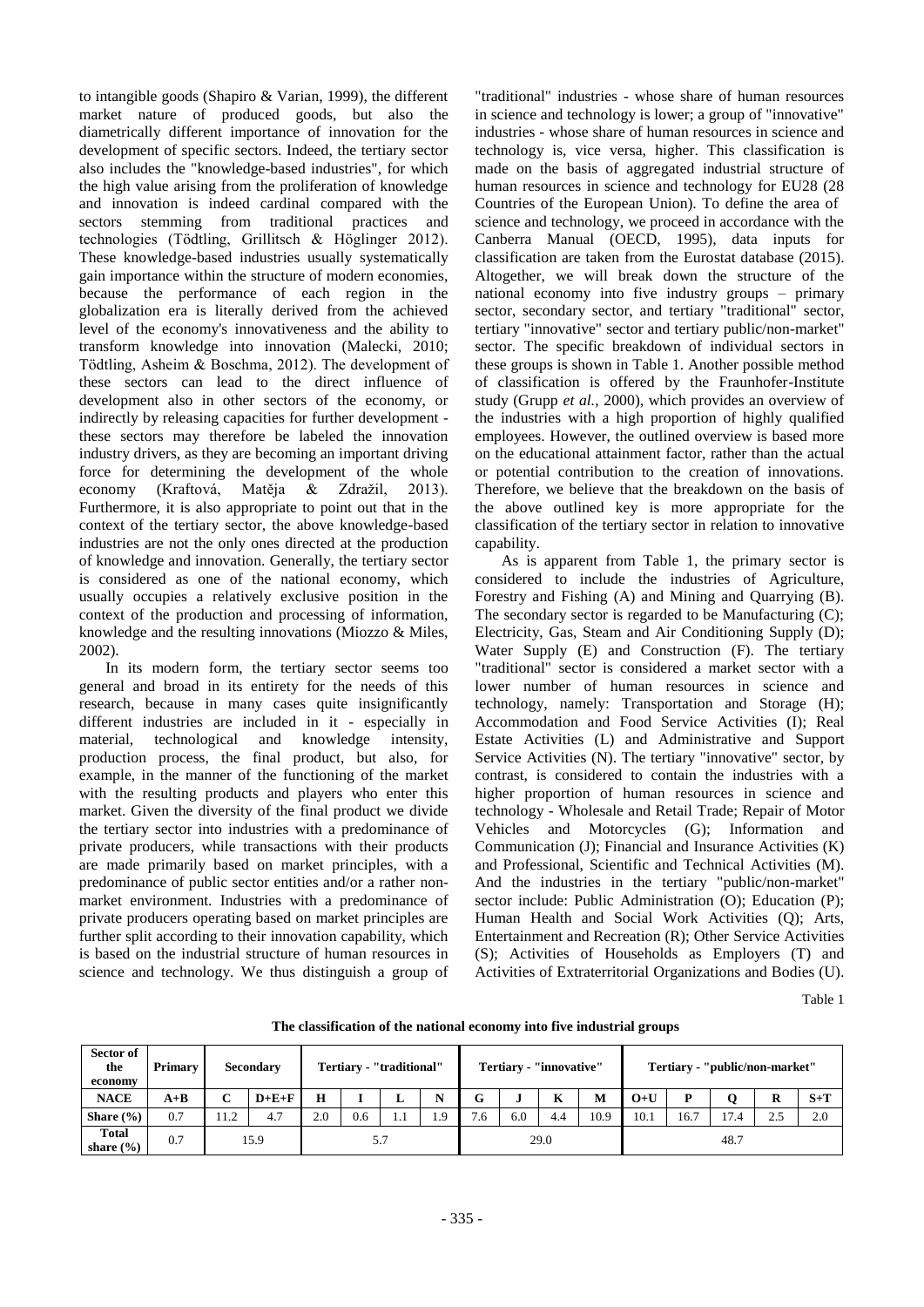Notes: Share refer to the average share during 2008-2013 (data on employment in science and technology classified by NACE rev. 2 during 2006-2007 have not been disclosed; however, based on the available period we can say that the shares of the employment in science and technology are relatively stable over time, so we can, probably, assume similar structures during 2006-2007 as well).

To reflect the changes in the industrial structure of GVA, we use the SHA-DE (Share-Development) matrix model, which presents the position of the monitored industrial groups in the context of its contribution to the national economy and the dynamics of trends simultaneously (Kraftová, Matěja & Zdražil, 2013). To simplify the interpretation and for clarity, we divide the matrix into 9 sections, and for a considerable differentiation between the observed industrial groups, only parts from this matrix are presented in the analysis. The full matrix of the SHA-DE model is generally shown in Figure 1.



**Figure 1.** The SHA-DE model matrix

Within the SHA-DE model, we evaluate the proportion of GVA in the observed industrial groups in the state for 2013. The development is expressed by the average annual growth rate, which is measured by geometric mean for the 2006-2013 period - the geometric mean is in fact standardly recognized and recommended as a useful indicator of development and its dynamics (Berenson, Krehbiel & Levine, 2012). The source database of the GVA's industrial distribution is Eurostat (2015).

#### **Analysis results**

Before proceeding to the assessment of the development of individual national economy sectors or industries aggregated on the basis of the above outlined key, it seems appropriate to briefly address the development of innovativeness in the monitored countries or groupings, both through the evaluation of the base indices of the innovativeness order for the analyzed groups of countries, and through γ-convergence evaluations of the innovativeness order within these groupings.

Development of innovativeness in the BNL, V4 and BA countries in the statement emanating from the GII is schematically captured in Figure 2. The development of the monitored grouping is derived based on the average ranking of individual member states; this development is always related to a basic research period, thus to 2006. From Figure 2 it is quite evident that the general trend for all three groups is to strengthen innovation, which is reflected in the declining value of the aggregated order of individual groups. This general trend is then the logical result of mainly growth trends in the innovativeness of individual countries, which is evaluated with a lower rank in terms of index. Furthermore, based on the measured values it can be undoubtedly concluded that in recent years there was practically no decline in the average order of any of the groups. This fact testifies to the stable development of innovation, which is fully in line with developments in other countries (outside the monitored sample), which can be considered relatively close in terms of innovativeness.



**Figure 2.** Development of innovativeness of groupings in 2006-2013

Notes: only two-year GII published for the periods 2007-2008 and 2008-2009; the development of GII is based on the initial year (i.e. 2006).

From a closer examination of the development of innovation it can be stated that in the case of the BNL and V4 groups, there was the comparatively lower strengthening of innovativeness in the monitored period in comparison with the BA group. For this finding, however, the information on the starting positions of the monitored groups and individual countries needs to be supplemented for the objectivity of the assessment - a brief overview of the positions at the beginning of the monitored period is reflected in Table 2.

Table 2

**Ranking of innovativeness in 2006**

|    | BNL | 13.3 |             | V4 | 39.8 | 42.7<br>BA |    |    |  |
|----|-----|------|-------------|----|------|------------|----|----|--|
| ВE | NL  | LU   | CZ<br>- 1 - | HU | PL   | SK         | EE | LV |  |
|    |     | 16   |             | 36 |      | 35         | 31 | 50 |  |

After taking into account the starting positions of individual countries, it is evident that the BNL countries have been significantly more innovative since the beginning of the period (2006) than the V4 and BA countries, and after aggregation, the starting positions of this pair can be described as relatively balanced (only with a slightly stronger starting position of the V4 compared to BA). In this context, the development of innovativeness in the BA countries can be described as clearly the most positive, and vice versa, the development of Benelux countries the slowest, though also positive. All these facts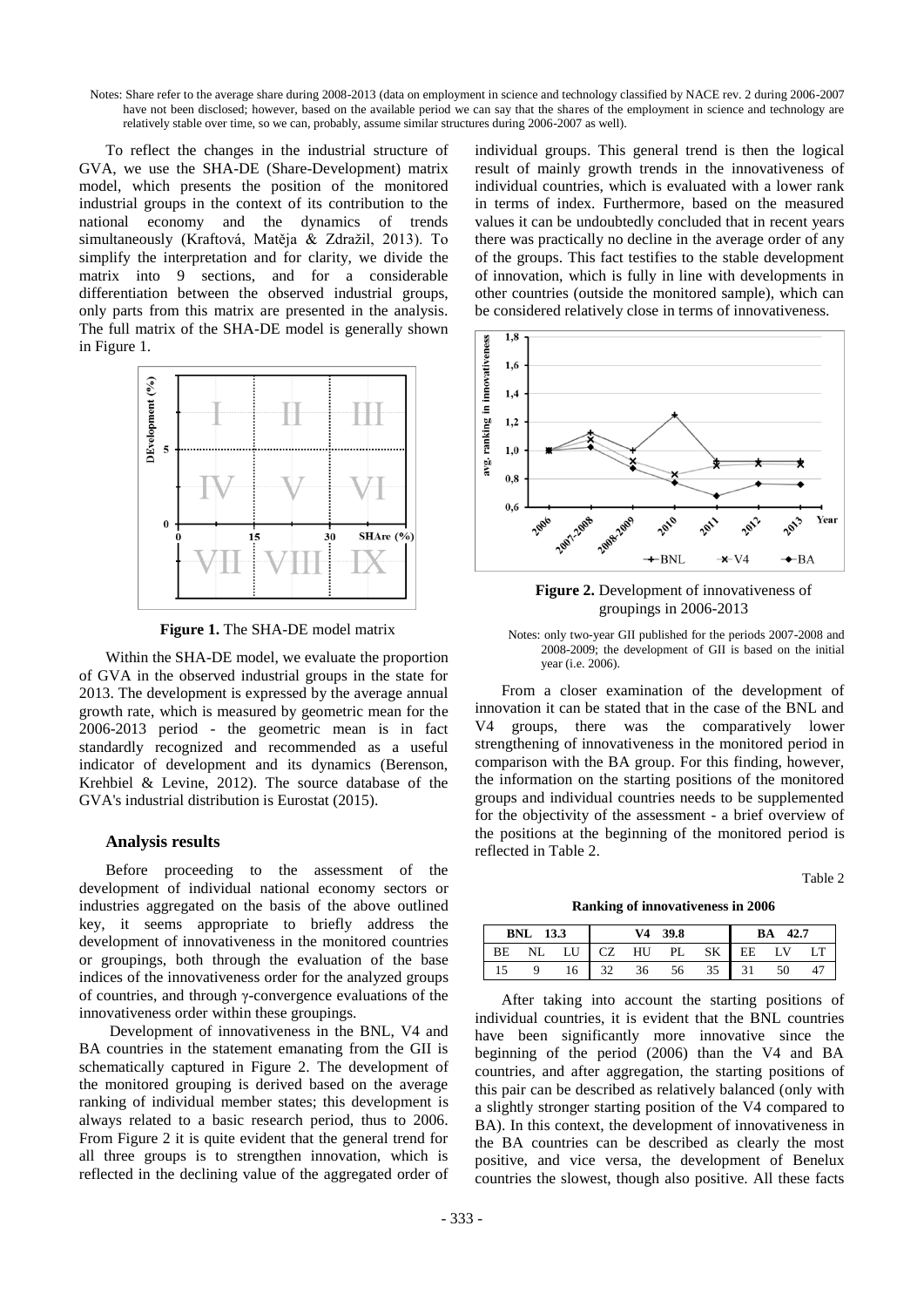are very clearly visible in Figure 2. Nevertheless, given that the level of innovativeness strengthening of the V4 countries in relative terms can be described as almost equal with the BNL countries, it seems appropriate to only identify the V4 countries to be the least positively evolving (in terms of innovativeness). The reason for this conclusion is the significantly different (means better) initial position of the BNL countries, whose potential to further improve their position is logically lower – here we can talk about certain limitations of comparison resulting from the use of the elementary method of ordinal assessment.

#### *Disparities in innovativeness in the groupings*

Another interesting aspect that can be considered rather complementary in terms of the set problem, but also very interesting, is the issue of disparities in innovativeness of each country grouping. The development of disparities was approached in accordance with the above defined methodology, the development therefore assessed in terms of γ-convergence. As with the evaluation of simple development, it is absolutely appropriate to highlight the starting position of the monitored countries also in the case of γ-convergence (see Table 2). All the groups are, in terms of homogeneity, associated with one common feature at the beginning of the monitored period - only one of the countries was significantly deviated in each group (in the case of the BNL it is the positive deviation of NL, in the V4 a negative deviation of PL, and in the BA a positive deviation of EE) while the position of the remaining countries can be regarded as virtually identical. The BNL group can be considered the most homogeneous in the base year (2006), and V4 the least homogeneous; however, the initial disparity between the BA countries is very close to the V4 disparities. Development of disparities in the innovativeness of countries monitored through the  $\gamma$ convergence is shown in Figure 3 below.



**Figure 3.** Development of disparities in innovativeness of groupings in 2006-2013

Notes: see notes below Figure 2.

Taking into account the development of disparities shown in Figure 3, it can be stated that the only grouping, whose countries have consistently diverged in the development of innovativeness, is the BNL; the rate of these disparities is actually rather high - during the monitored period there was an increase by about 60%. Conversely, both in the case of the V4 and the BA, there is a noticeable reduction of disparities in the development of innovativeness, and convergence occurs. The reduction of disparities between the interval boundaries of the V4 and BA countries is about 15%, but it can be argued that both groupings have been oscillating around this level since 2008-2009, i.e. for almost all the entire evaluation period. Due to a similar extent of the initial disparities among the V4 and BA countries it is logical that with a comparable development of disparities in both groupings, the range of final disparities in both groups is almost identical.

If we then relate the development of disparities in the innovativeness of the monitored groupings - measured through γ-convergence - we cannot claim that there is any generally valid relationship between the two phenomena in the monitored groups regarding the development trends in the innovativeness of such groupings. It therefore cannot be said that a higher or lower growth of innovativeness can be automatically associated with convergence or divergence, or differences in their dynamics.

#### *Industrial structures and their changes*

After the passage dealing with the issue of innovativeness within the monitored regional groups in Europe, we now use the SHA-DE model to approach the analysis of industrial structures and their changes. Table 3 shows the shares of the five defined industrial groups in terms of creating GVA in individual national economies in the outer years of the monitored period. It is it clear that the primary sector is generally insignificant and relatively unchanging compared with other industrial groups in the GVA structure. The share of the secondary sector is generally decreasing, the only exception being PL, where its share in the creation of GVA between 2006 and 2013 slightly increased. Interesting differences among regional groupings of countries can be seen in the industrial groups of the tertiary sector. While in all BNL countries there is the identical decline of the "traditional" third sector and a growth in the shares of the "innovative" and "public/nonmarket" tertiary sector, among V4 and BA countries the shares of the "traditional" tertiary sector increased, with PL again as an exception. The development of the "innovative" and "public/non-market" tertiary sector from the perspective of individual V4 and BA countries is quite individual and cannot be easily generalized.

Table 3

**Industrial GVA structure in 2006 and 2013**

|           |     |      | 2006 |      |      | 2013 |      |      |      |      |  |
|-----------|-----|------|------|------|------|------|------|------|------|------|--|
| Sne.      | P   | S    | TT   | TI   | TP   | P    | S    | TT   | TI   | TP   |  |
| BЕ        | 1.1 | 25.1 | 21.0 | 30.5 | 22.3 | 0.9  | 22.4 | 20.1 | 31.7 | 24.9 |  |
| NL        | 5.3 | 21.0 | 19.5 | 32.3 | 22.0 | 5.7  | 18.2 | 17.4 | 33.8 | 25.0 |  |
| LU        | 0.5 | 15.2 | 18.6 | 49.9 | 15.7 | 0.4  | 11.7 | 17.0 | 53.2 | 17.6 |  |
|           |     |      |      |      |      |      |      |      |      |      |  |
| CZ        | 3.6 | 36.9 | 18.2 | 24.3 | 17.1 | 3.6  | 35.7 | 18.5 | 24.9 | 17.3 |  |
| HU        | 4.3 | 31.1 | 18.3 | 25.6 | 20.8 | 4.6  | 30.0 | 19.9 | 25.4 | 20.1 |  |
| PL        | 5.5 | 30.3 | 14.4 | 32.1 | 17.7 | 5.5  | 31.1 | 14.3 | 32.0 | 17.2 |  |
| <b>SK</b> | 3.9 | 38.3 | 15.4 | 26.6 | 15.7 | 4.5  | 32.7 | 17.1 | 27.9 | 17.7 |  |
|           |     |      |      |      |      |      |      |      |      |      |  |
| EE        | 4.0 | 29.7 | 23.2 | 27.7 | 15.3 | 4.9  | 27.6 | 24.3 | 25.8 | 17.4 |  |
| LV        | 4.0 | 23.0 | 25.2 | 29.5 | 18.3 | 4.1  | 22.8 | 27.5 | 27.5 | 18.0 |  |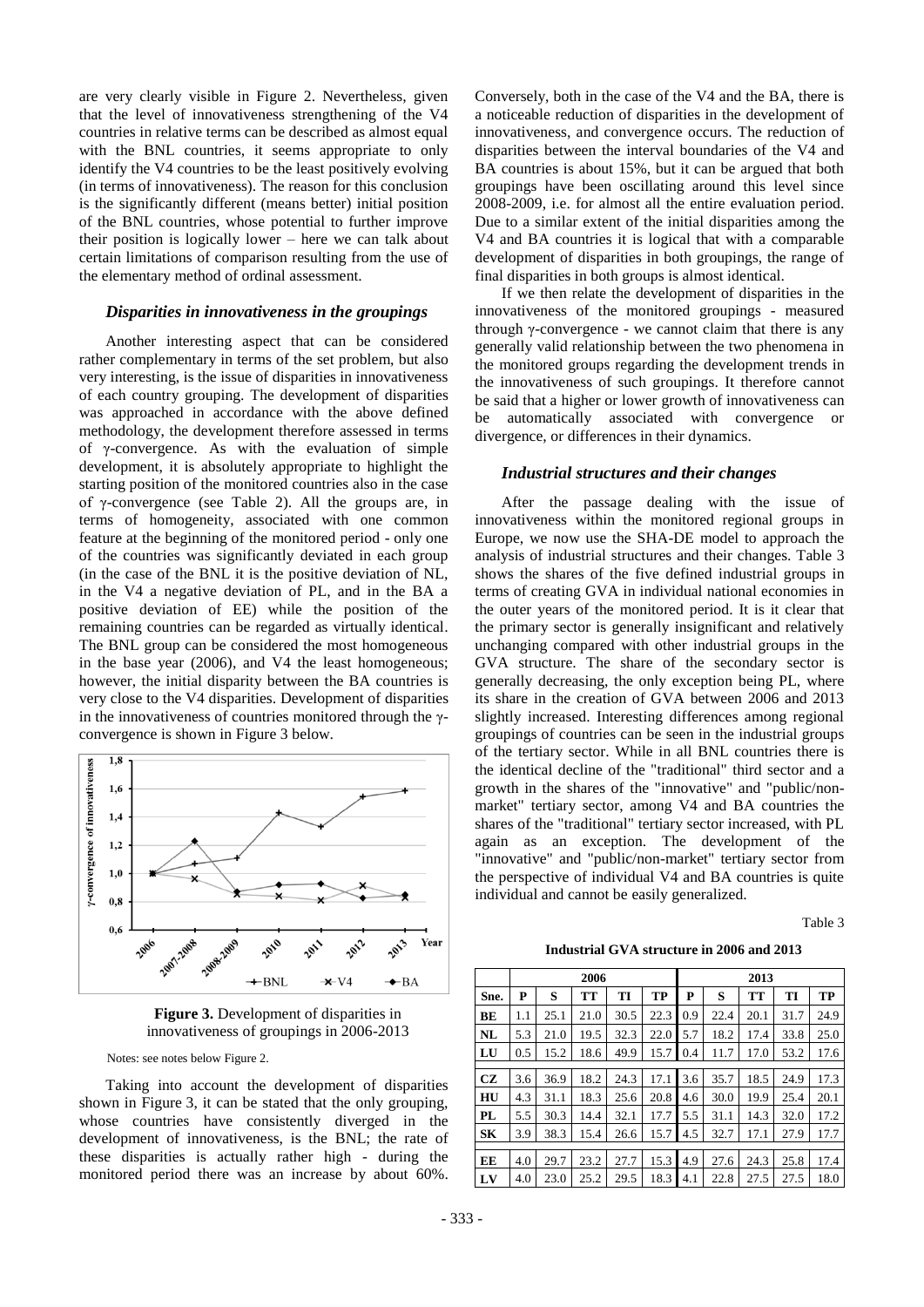## **LT** 4.8 32.7 19.5 26.6 16.4 4.2 30.3 22.7 27.2 15.7

Notes: Sne. means sector of the national economy, and therefore P refers to the primary sector; S refers to the secondary sector; TT refers to the tertiary "traditional" sector; TI refers to the tertiary "innovativeness" sector and TP refers to the tertiary "public/nonmarket" sector - all defined as in Table 1 and in the above listed sections.

The next five images (Figure 4-8) represent various parts from the SHA-DE matrices. They were created individually for each of the five industrial groups, always with respect to the deployment of countries into individual matrix sections. In relation to the data presented in Table 3, it should be emphasized that the matrices represent the dynamics of sectors "in relation to oneself", but not to the overall development of the economy. Therefore it is no error when, for example, the share of an industrial group declined according to Table 3 between 2006 and 2013, while this industrial group is presented as growing within the below applied SHA-DE model based on the assessment of the average annual growth of the GVA rate.

From Figure 4 it is fairly easy to see that in most monitored countries, the current share of the primary sector on the production value of the national economy is rather minor. With the exception of BE and LU, the primary sector in all the monitored countries contributed to the total value added in a range from 3.6 to 5.7%. In terms of representation of the primary sector, the BNL countries can undoubtedly be described as the most differentiated ones. While the size of the primary sector in NL is the highest of all the monitored countries, LU and BE are in turn associated with the lowest proportions, but also clearly the lowest growth rate in the primary sector - or, in the case of BE, it is even a steady decline.

While there are almost no differences among the V4 and BA countries in terms of the primary sector representation, certain disparities in the development are quite obvious from Figure 4. The annual average growth rate of the primary sector can be identified in the range of about 2.0- 5.5% in most countries of both groupings, and in both groups it is possible to identify one country, whose growth rate is clearly higher compared to others (SK and EE). It can therefore, probably, be concluded that there are differences in the development of the primary sector between the countries in both groupings, but in terms of the entire blocks the differences between the two groups do not appear to be essential.

Figure 5 shows the industrial structure of countries in terms of representation and development of the secondary sector. After the first look at this matrix the differences observed in the distribution of regional groupings can be visually clearly distinguished, and with the exception of HU we can also simultaneously talk about the relative proximity of countries within each grouping. The lowest shares in the growth rates are shown by the BNL countries as well. LU reaches less than a 15% share of the secondary sector as the only one of the ten monitored countries in the development of the national economy's GVA, NL with the second lowest share is the only country showing a negative average annual growth rate.

For the BA countries, the shares in the secondary sector range approximately between 23% and 30%, being very close in terms of development trends - their average annual growth rate will come in a range of one percentage point. The highest representation of the secondary sector in the national economy is linked to the V4 countries, with a summit being its 35.7% share achieved by the CZ, where the industries have a long and rich tradition (Kraftová, Matěja & Zdražil, 2013). PL is again slightly different with the top 6% average growth rate. Within the regional V4 grouping, an evolutionary divergence of HU is obvious, whose average annual growth rate is only 0.5%, which is HU partially close to the developed countries of the BNL in this respect.



**Figure 4.** Matrix of the primary sector **Figure 5.** Matrix of the secondary sector

Notes: SHA refers to the share of the sector of economy (or industrial group as we have defined above) in each country in 2013 (based on GVA); DE refers to the development that is expressed by the annual average rate of growth between 2006 and 2013 (based on GVA, estimated as geometric mean);

the groups of countries may be distinguished as follow: a cross refers to a Benelux country, an X-shaped cross refers to a Visegrad country, and a diamond refers to a Baltic Assembly country.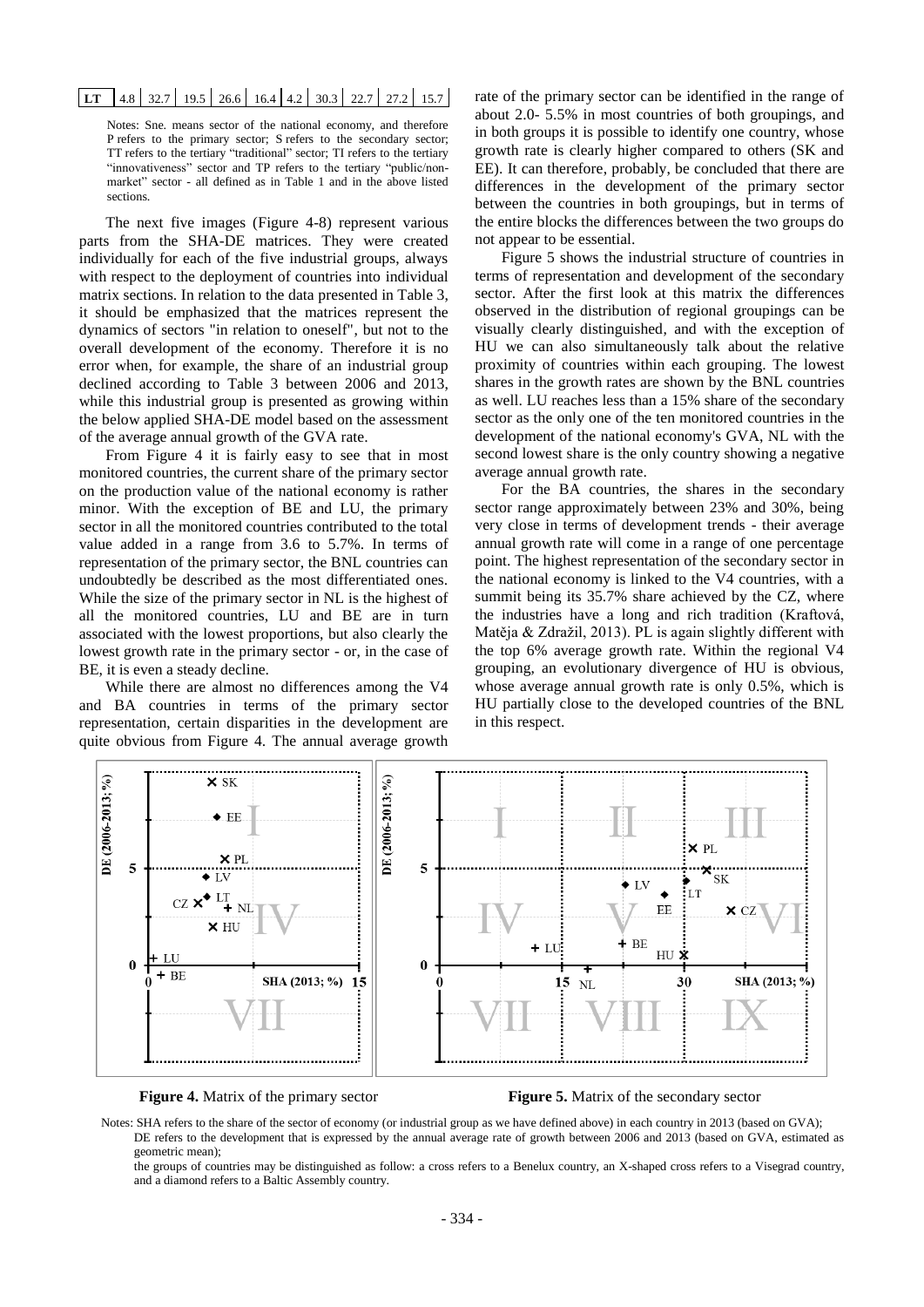A common feature of all three industrial groups defined from the tertiary sector is the fact that the average annual growth rates achieved only positive values in each case, as illustrated by Figures 6, 7 and 8.

The situation in the industrial group of the "traditional" tertiary sector is documented by Figure 6. From this, we can very well distinguish between the positions of the BNL and BA countries; the BNL countries are found exclusively in Section V of the SHA-DE matrix, the BA countries in Section II. The BNL grouping is characterized by the lowest margin shares of the "traditional" tertiary sector in the creation of GVA, moving in the range of 17.0-20.1%. Their growth rates are variable, but all of the values fall within the interval from 0% to 5%, due to which they can be summed up and distinguished from the other two monitored groups. On the contrary, the higher shares of the "traditional" tertiary sector in the production of the national economy (22.7 to 27.5%) and also higher average growth rates are typical for the BA countries, for which the common feature is that in all countries they exceed the threshold of 5%.

The characteristic of the "traditional" tertiary sector in the V4 countries seems to be somewhat more complicated, which is caused by the highest differences over participation and development. The lowest proportion of the "traditional" tertiary sector in the creation of GVA is achieved by PL, the only country not exceeding the 15% threshold, with its 14.3% share and a 5.6% growth rate belonging to the Section I of the SHA-DE matrix (outside the shown sections, hence PL is not captured in Figure 6). The other three countries (CZ, HU, SK) are relatively close in terms of representation of the "traditional" tertiary sector in the national economy (17.1% to 19.9%). The great diversity of the V4 countries is mentioned in terms of the development trends evaluated through the annual average growth rate. The lowest growth rate is shown by HU, the highest by SK. The 5% growth threshold divides the countries into two pairs, HU and CZ having less than a 5% growth rate, PL and SK conversely higher.

Figure 7 shows sections from the SHA-DE matrix created for the tertiary "innovative" sector. These industries are the most developed in the BNL countries, while LU deviates from BE and NL in terms of share and development, in both cases in a positive direction. A 53.2% share of the "innovative" tertiary sector in the creation of LU's GVA is absolutely the highest in this analysis across all five industrial groups.

In the case of the BA countries, we can talk about the similarities of the three countries in terms of the "innovative" tertiary sector's representation in the production of the national economy, their shares ranging between 25.8% and 27.5%. Developmentally, LT differs from EE and LV, the average annual growth rate reaching higher values and exceeding the 5% threshold compared to EE and LV.

From the V4 countries, CZ, HU and SK are relatively similar in terms of the share of the "innovative" tertiary sector (24.9% to 27.9%); PL diverges from them and exceeds the 30% threshold of the SHA-DE matrix. Following the development trends of the countries, ranking from the lowest growth of HU, through CZ and PL to the highest growth in the SK, this fully corresponds to the order of these countries within the framework of the growth trends in the "traditional" tertiary sector.

The industrial group of the "public/non-market" tertiary sector is illustrated in Figure 8. It is the only industrial group, in which only two of the nine sections are occupied in the SHA-DE matrix, namely, Sections II and V – it can be obviously stated that in terms of the "public/non-market" tertiary sector, the countries are relatively closest across the monitored sample. BA seems to be the most compact in this sector, which is given by the lowest margin of its shares and the growth rates of the "public/non-market" of the tertiary sector in the production of the national economy. Within the BNL, BE and NL represent a relatively homogeneous pair, whose 24.9% and 25% shares of the "public/non-market" tertiary sector are the highest in the sample of countries. LU reaches a lower share, but with a higher growth trend.

From the V4 countries, HU deviates more in this case as well with its share and especially the growth rate of the "public/non-market" tertiary sector. In contrast, the CZ, PL and SK trio is enclosed within a range of just half a percentage point (from 17.2% to 17.7%) in terms of shares. The ranking of countries determined based on the attained growth rate is the same in the "public/non-market" tertiary sector as in the previous two industrial groups. It can therefore probably be deduced that in terms of growth trends, the tertiary sectors of the V4 countries are relatively consolidated, thus with no obvious differences in their development during their segregation and the subsequent evaluation of individual parts.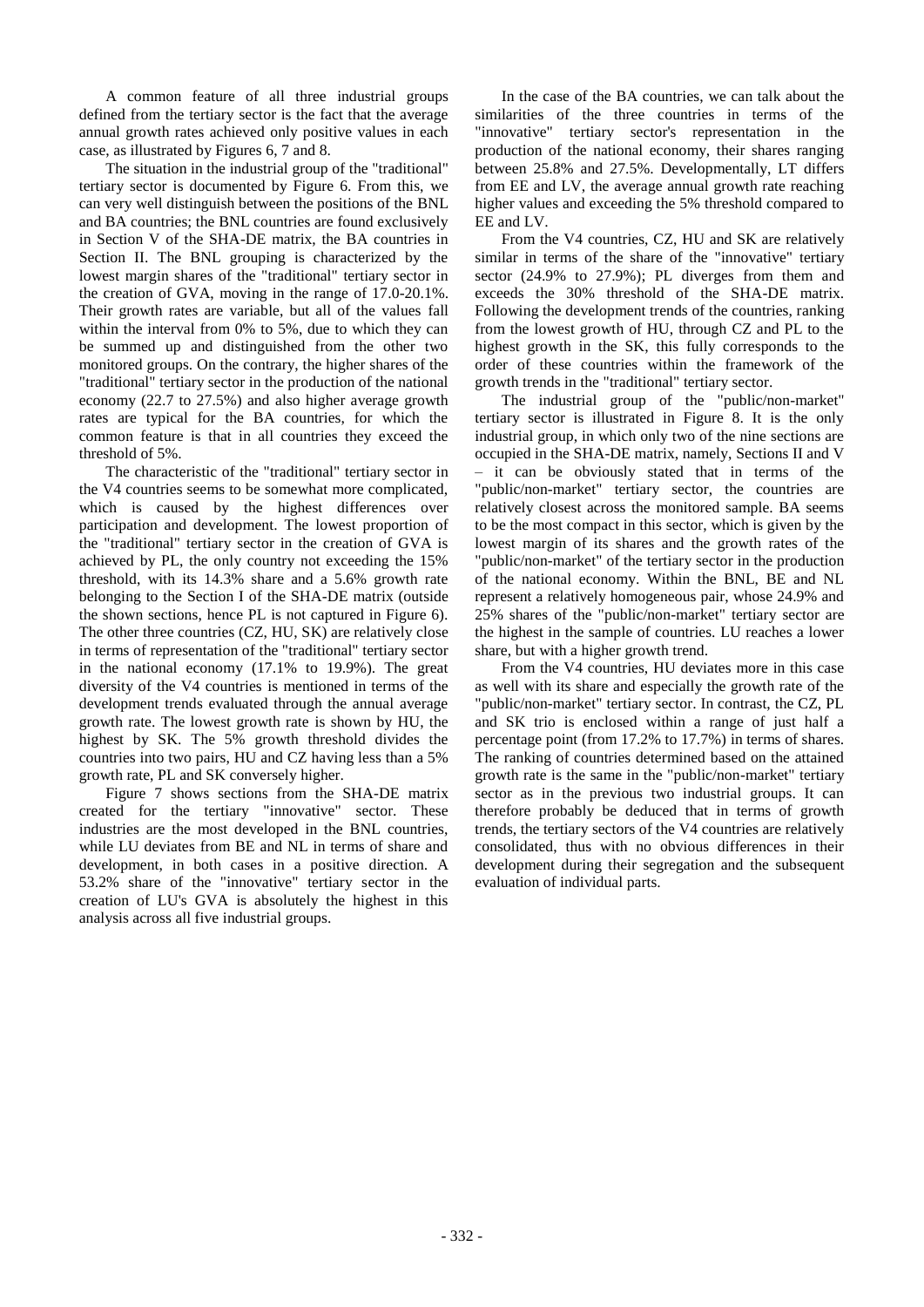

**Figure 6.** Matrix of the tertiary "traditional" sector

**Figure 7.** Matrix of the tertiary "innovative" sector

**Figure 8.** Matrix of the tertiary "public/non-market" sector

Notes: see notes below Figures 4-5

In terms of putting the shares of the monitored industrial groups in the context of their growth trends, it can be stated that a counts of analogies can often be found among the countries within each grouping. These analogies are manifested both in very similar proportions of specific sectors or industrial groups on the composition of the national economy, and also in similar growth trends. These frequent similarities are confirmed by the relative proximity of the countries in the given groupings within the SHA-DE matrices.

#### **Discussion and concluding remarks**

The aim of this paper was to examine whether groups of European countries that are close geographically, culturally and historically exhibit similar trends in the industrial structure, which is reflected in its innovative capacity. Based on our findings, we can conclude the following: The development of innovativeness of the countries in the analyzed groupings can generally be associated with rather very slow, yet slightly strengthening trends, which are a reflection of both the actual potential to produce innovations, as well the ability to actively exploit this potential and continue to develop it. At the same time, the finding that the dynamics of innovation capability is essentially determined by the factual situation that the given country has achieved in the context of innovation, certainly cannot be considered surprising. Thus, in relative terms, the groupings of innovatively weaker countries (Visegrad Group and Baltic Assembly) showed a higher dynamics rate in strengthening innovativeness than in the case of innovatively developed countries (Benelux), though not by too much.

In terms of the development of disparities in innovative capability, the measured values suggest a divergence of the innovatively developed countries of Benelux, while in the less developed countries of the Visegrad Group and Baltic Assembly we can talk about a relatively stable range of disparities, which rather inclines towards weak convergence. By projecting aspect of disparities in the development of innovation groupings Benelux, Visegrad

Group and Baltic Assembly, there being no generally valid connections. However, it is to point out the limitations of ranges of the reference sample, making this part of the analysis limited to a certain extent. Generally, so we cannot assume that different growth trends in the context of innovation can be combined with convergence or divergence, or differences in their dynamics. It can be stated that in terms of the development of innovative capability, there is a certain analogy between the groupings of the Visegrad Group countries and the Baltic Assembly, where both groupings differ from Benelux.

In the context of the development of industrial structure within the gross value added of the national economies in the countries of the analyzed groupings, the following trends can be described as dominating: the stable development of the primary sector's share; the declining share of the secondary sector; and thus logically the growing share of the tertiary sector. These findings are completely consistent with the classic theses on the transformation of the national economy structure, which is a direct consequence of its development, or with the second phase of changes in the output structure, which can be characterized by the increasing importance of the tertiary sector at the expense of the secondary sector (Maddison, 1980, Kuznets, 1971). Yet the role of the secondary sector, where the application of innovation undoubtedly plays an important role in ensuring the market competitiveness of its production, it is different among the three groups of monitored countries: Benelux is characterized by the lowest shares and development, the medium values achieved by the Baltic Assembly countries in both parameters, the Visegrad Group is rather destabilized by Hungary, but we can say that in this grouping of countries, the secondary sector has the strongest position, both in terms of its proportion and development.

Development trends within the tertiary sector were monitored based on the sector's segregation into three industrial groups that were determined initially on the basis of the dominant legal status of the entities involved, and the extent of the applied market principles; and consequently for the private market sector they were further classified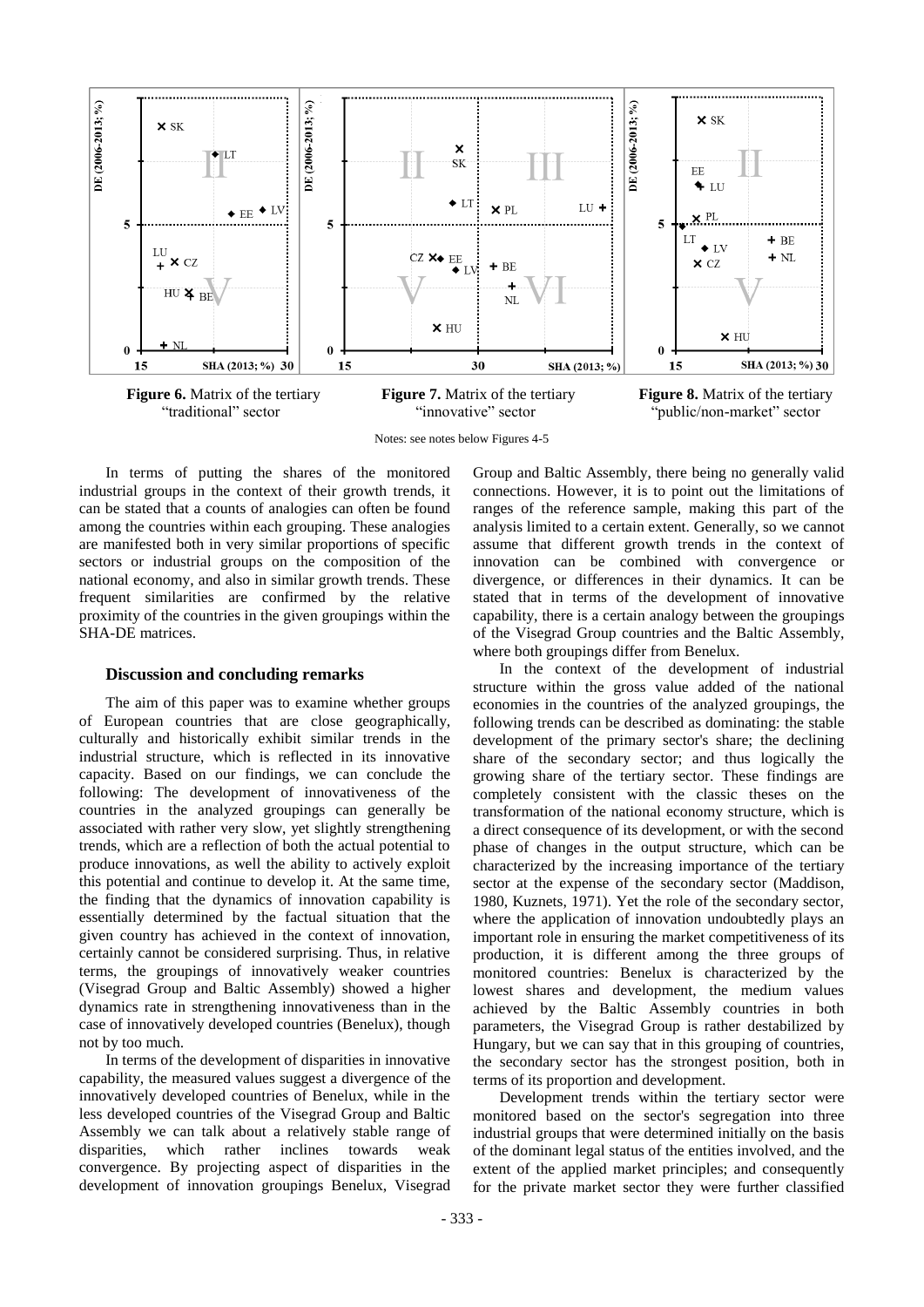through the available innovative potential, which was derived from the factor of human resources in science and technology. The subsequent empirical measurements show that there are quite significant differences between the groupings of the Benelux, Visegrad Group and Baltic Assembly countries. While in the Benelux countries there is a uniform decline in the "traditional" tertiary sector and a growth in the proportion of the "innovative" and "public/non-market" tertiary sector, the proportion of the "traditional" tertiary sector is increasing in the countries of the Visegrad Group and the Baltic Assembly, and the development of the "innovative" and "public/non-market" tertiary sector is completely individual from the perspective of each country.

After projecting the general trends of innovation into the development trends of the industries categorized into the "innovative" tertiary sector of the economies in the monitored groupings, it can probably be said that it confirmed the assumption that the innovativeness of economies is largely derived not from the entire economy, but primarily from the specific position of a narrower group of industries, which can be largely considered the determinants of innovation. This assertion can be proven, for example, by the clear deviation of the Benelux countries from the Visegrad Group and Baltic Assembly countries within the "innovative" tertiary sector, which has a significantly higher share on the structure of gross value added. On the other hand, in terms of the growth of the "innovative" tertiary sector, the Benelux countries are not dominant, and in their aggregation it can be said, on the contrary, that the development of the industries categorized into the "innovative" tertiary sector is relatively the slowest in the Benelux grouping – although this fact does not fully correspond to the development of the position of countries in terms of innovativeness in their economies, since in the Benelux countries, the measured positive changes in innovativeness of economies are the lowest.

In conclusion, it must be stated that for the problem addressed by us in the given period and for the primary accentuation of the development of regional groupings not separate countries - we do not have other relevant studies available, which it would be possible to compare our findings with. Thematically relatively close studies analyzing the development of the development of structure and growth tendencies in the national economy sectors in the context of the European continent (e.g. van Ark, O'Mahoney & Timer, 2008; Uppenberg & Strauss, 2010) focus on traditional "western" European countries and approach the tertiary sector's segregation in a different ways. Thus, these studies cannot be used for direct comparison. We can probably conclude that there is a remaining relatively wide scope for subsequent research, whether in terms of the analysis of development trends in the context of regional groupings, and the optimization of the segregation of industrial groups, which could be described as relatively "rough" in the context of this paper, and thus partially limiting. Similarly, the identification of relatively significant deviations of specific countries, which was recorded in the monitored sectors, would probably deserve a more detailed analysis, or also the extension of the analysis by other country groupings.

### **Acknowledgement**

The University of Pardubice, Faculty of Economics and Administration, Project SGSFES\_2015001, financially supported this work.

### **References**

- Agarwal, R., Buenstorf, G., Cohen, W.M., & Malerba, F. (2015). The legacy of Steven Klepper: Industry evolution, entrepreneurship, and geography. *Industrial and Corporate Change*, 24(4), 739-753.
- Aubakirova, G. (2014). Features of Innovation Activity management in the Republic of Kazakhstan. *Inzinerine Ekonomika-Engineering Economics,*25(2), 160-166.
- Berenson, M., Levine, D., & Krehbiel, T. (2012). Basic Business Statistics: Concepts and Applications. New Jersey: Prentice Hall.
- Borins, S. (2001). Encouraging innovation in the public sector. *Journal of Intellectual Capital*, 2(3), 310-319.
- Boyle, G., & McCarthy, T. (1999). Simple Measures of Convergence in per Capita GDP: A Note on Some Further International Evidence. *Applied Economics Letters,* 6(6), 343-347.
- Caloffi, A., Rossi, F., & Russo, M. (2015). What Makes SMEs more Likely to Collaborate? Analysing the Role of Regional Innovation Policy. *European Planning Studies,* 23(7), 1245-1264.
- Cheng, C., & Chen, J. (2013). Breakthrough innovation: the roles of dynamic innovation capabilities and open innovation activities. *Journal of Business & Industrial Marketing,* (28(5), 444-454.
- Clark, C. (1957). Conditions of Economic Progress. London: MacMillan.
- Cooke, P. (1996). The New Wave of Regional Innovation Networks: Analysis, Characteristics and Strategy. *Small Business Economics,* 8(2), 159-171.
- Corsatea, T., & Jayet, H. (2014). Spatial patterns of innovation activities in France: market's role versus public research efforts. *Annals of Regional Science*, 52(3), 739-762.
- Čadil, V. (2012). Smart specialisation as a new concept of the EU regional innovation policy. *Ergo,* 7(3), 16-20.
- Den Hertog, P., van der Aa, W., & de Jong, M. (2010). Capabilities for managing service innovation: towards a conceptual framework. *Journal of Service Management*, 21(4), 490-514.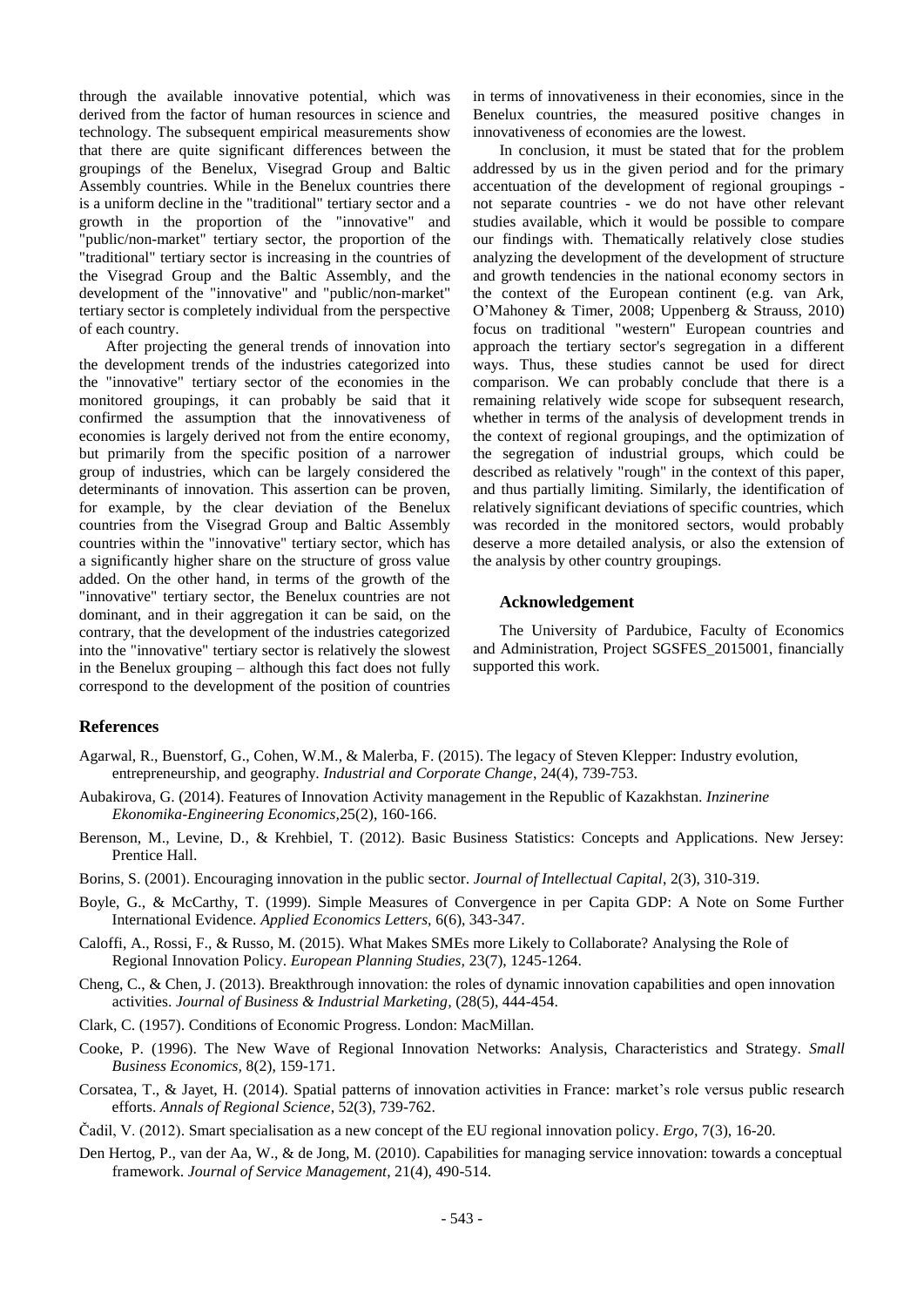- Drucker, J. (2015). An Evaluation of Competitive Industrial Structure and Regional Manufacturing Employment Change. *Regional Studies*, 49(9), 1481-1496.
- Dupont, V. (2007). Do geographical agglomeration, growth and equity conflict? *Papers in Regional Science*, 86(2), 193- 213.
- Dutta, S., & Caulkin, S. (2007). The Power of Innovation. The World's Top Innovators. Available from internet: <https://www.globalinnovationindex.org/userfiles/file/gii-2007-report.pdf>
- Dutta, S. (2011). The Global Innovation Index 2011. Accelerating Growth and Development. Available from internet: http://www.globalinnovationindex.org/userfiles/file/gii-2011\_report.pdf
- Dutta, S., Lanvin, B., & Wunsch-Vincent, S. (2014). The Global Innovation Index 2014: The Human Factor in Innovation. Geneva: WIPO. Available from internet: https://www.globalinnovationindex.org/userfiles/file/reportpdf/GII-2014 v5.pdf
- EC. (2010). Europe 2020 Flagship Initiative Innovation Union. *COM(2010) 546*. Available from internet: https://ec.europa.eu/research/innovation-union/pdf/innovation-union-communication\_en.pdf
- EC. (2012). Guide to Research and Innovation Strategies for Smart Specialization (RIS 3). Available from internet: [http://ec.europa.eu/regional\\_policy/en/information/publications/guides/2012/guide-to-research-and-innovation](http://ec.europa.eu/regional_policy/en/information/publications/guides/2012/guide-to-research-and-innovation-strategies-for-smart-specialisation)[strategies-for-smart-specialisation](http://ec.europa.eu/regional_policy/en/information/publications/guides/2012/guide-to-research-and-innovation-strategies-for-smart-specialisation)
- Eurostat. (2015). Database. Available from internet: http://ec.europa.eu/eurostat/data/database
- Eurostat. (2008). NACE rev. 2 Statistical classification of economic activities in the European Community. Luxembourg: Office for Official Publications of the European Communities.
- Fisher, A. (1939). Production, primary, secondary and tertiary. *Economic Record*, 15(1), 24-38.
- Grant, R. (1996). Prospering in dynamically-competitive environments: Organizational capability as knowledge integration. *Organization Science*, 7(4), 375–387.
- Grupp, H., Jungmittag, A., Schmoch, U., & Legler, H. (2000). Hochtechnologie 2000. Karlsruhe: Frauenhofer-Institut.
- Hausman, A., & Johnston, W. (2014). The role of innovation in driving the economy: Lessons from the global financial crisis. *Journal of Business Research,* 67(1), 2720-2726.
- He, S., Macneill, S., & Wang, J. (2014). Assessing Overall Network Structure in Regional Innovation Policies: A Case Study of Cluster Policy in the West Midlands in the UK. *European Planning Studies,* 22(9), 1940-1959.
- Herstad, S., Aslesen,, H., & Erbersberger, B. (2014). On industrial knowledge bases, commercial opportunities and global innovation network linkages. *Research Policy,* 43(3), 495-504.
- Hirschman, E.C. (1980). Innovativeness, Novelty Seeking, and Consumer Creativity. *Journal of Consumer Research,* 7(3), 283-295.
- Ho, J. C., Lee, Ch.-S. (2015). A Typology of technological change: Technological paradigm theory with validation and generalization from case studies. *Technological Forecasting and Social Change*, 97, 128-139.
- Hori, T., Ikefuji, M., Mino, K. (2015) Conformism and Structural Change*. International Economic Review*, 56(3), 939- 961.
- Huggins, R., Izushi, H., Prokop, D., & Thompson , P. (2014). Regional Evolution and Waves of Growth: a Knowledgebased Perspective. *Expert Systems with Applications,* 41(12), 5573-5586.
- Jucu, I.S. (2015). Romanian Post-socialist Industrial Restructuring at the Local Scale: Evidence of Simultaneous Processes of De-/Reindustrialization in the Lugoj Municipality of Romania. *Journal of Balkan and Near Eastern Studies*, 17(4), 408-426.
- Keating, M. (2001). Rethinking the region Culture, institutions and economic development in Catalonia and Galicia. *European Urban and Regional Studies,* 8(3), 217-234.
- Kellerman, A. (1985). The evolution of services economies: a geographical perspective. *The Professional Geographer,* 37(2), 133-143.
- Kenessey, Z. (1987). The primary, secondary, tertiary and quaternary sectors of the economy. *Review of Income and Wealth*, 33(4), 359-385.
- Kraft, J., & Kraftová, I. (2012). Innovation Globalization Growth (Selected Relations). *Inzinerine Ekonomika-Engineering Economics,* 23(4), 395-405.
- Kraftová, I., Prášilová, P., & Matěja, Z. (2011). High-tech Sector and the European Lagging in the Globalized Economy. In A. Kocourek (Ed.) Proceedings of the 10th International Conference Liberec Economic Forum 2011, (pp. 286- 295). Liberec: TUL.
- Kraftová, I., Matěja, Z., & Zdražil, P. (2013). Innovation Industry Drivers. In A. Kocourek (Ed.) Proceedings of the 11th International Conference Liberec Economic Forum 2013 (pp. 334-342). Liberec: TUL.
- Krugman, P. (1979). A Model of Innovation, Technology Transfer, and the World Distribution of Income. *Journal of Political Economy,* 87(2), 253-266.